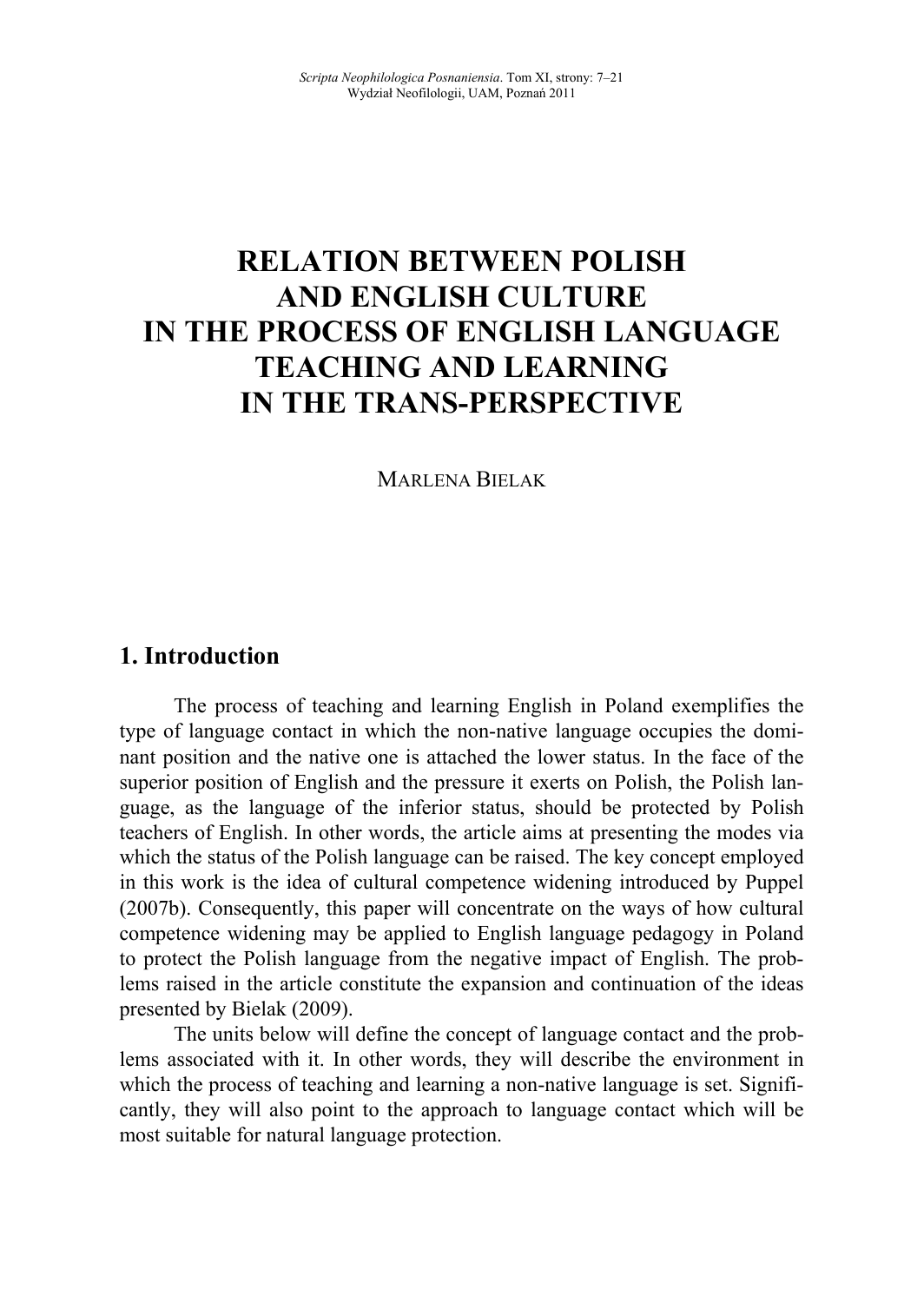#### **2. Language contact**

Language contact, defined by Puppel and Puppel (2005: 58) as "(…) a situation in which the users of one natural language use another natural language (…) [translation mine, MB]", seems to lie at the root of mankind and the rise of speech. Remarkably, this phenomenon appears to be irrevocably associated with language change as it is natural that two (or more) natural languages begin to affect each other if they are used simultaneously in a given territory. Since the aforementioned relation between languages may assume various forms, Puppel (2007b: 85ff) distinguishes between two perspectives of language contact (of the INTER- and TRANS-type), in which the interrelations between the languages and the positions they assume are different.

Language contact in the INTER-perspective refers to the situation in which the native language and the non-native one are used in the same territory and begin to compete. As correctly highlighted by Puppel (2007b: 86), the negative effects of the co-existence of two languages are most likely to occur if the native language is equipped with the lower degree of robustness (which is defined by Puppel (2007c: 7) "(…) as the outcome of the co-existence and cooperation of the whole range of factors (…) [translation mine, MB]" which are used to describe language vitality, i.e. the survivability chances of a language). Hence, it is usually the native language that acquires the *substratum* (inferior) awareness status and is, accordingly, placed in the loser position. The nonnative language, on the other hand, achieves the awareness status of a *superstratum* (superior) language and emerges as the winner of the aforementioned competition. In effect, the native language of the substratum status is weakened (its robustness is undermined), which, in the long run, may even lead to its death.

In the face of the above facts, it seems necessary to search for a proposal, different from the INTER-perspective of language contact, which would provide a remedy for the problem of language endangerment and loss. Accordingly, Puppel (2007b: 87ff.) propounds the TRANS-approach to language contact, in which the native and non-native language are perceived in terms of equality relations. In this approach, both languages (functioning in the winnernon-loser environment) have the *adstratum* (equal) awareness status, which is first and foremost based on the positive attitude of communicators towards their native language and culture. From the above considerations it, therefore, follows that it is the notion of strong linguistic-cultural identity that occupies a central position in this analysis and for this reason it will be further elaborated below.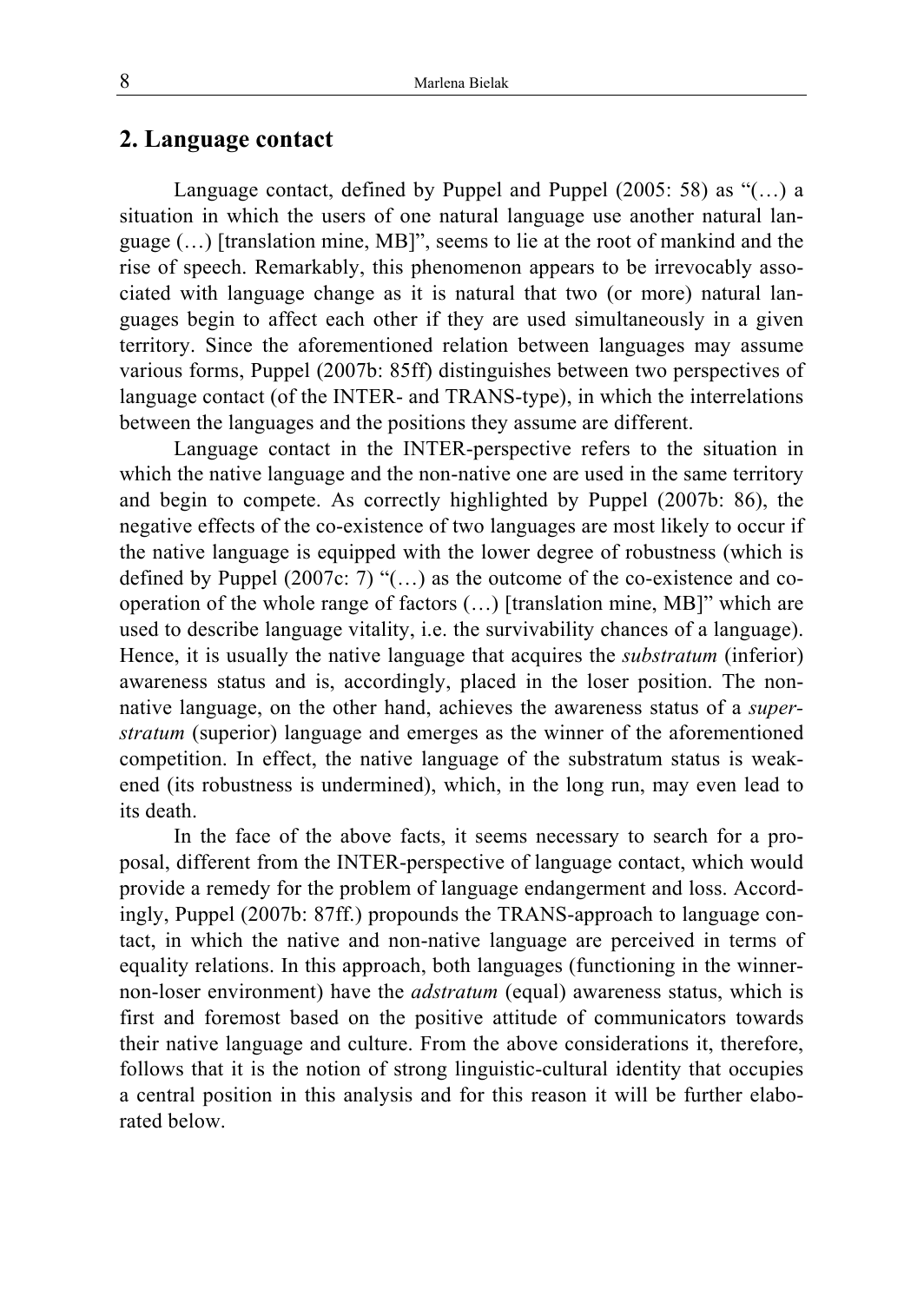#### **3. Linguistic-cultural identity**

Strong identification with one's native language and culture constitutes a protective mechanism used by communicators to resist the negative influence of the dominant non-native language. In other words, the members of a given community who highly appreciate their language, culture and distinctness manage to withstand the pressures placed on their mother tongue by a superstratum language. The above principle is described by a number of authors, e.g. Blom and Gumperz (1971), Gumperz and Wilson (1971), Labov (1963), Trudgill (2002) and Winford (2003: 86ff.). The results of their analysis will be demonstrated below.

Blom and Gumperz (1971) research into the process of code-switching used by the Hemnesberget community in Norway (1971). The members of the above community communicate in two language varieties: Ranamål (a dialect used in Northern Norway) and Bokmål (the standard of Northern Norway). The use of Ranamål expresses strong identification with the local environment. Conversely, Bokmål is associated with dissociation from the community. On the basis of the above facts Gumperz and Blom (1971: 284) reach the following conclusion: "(…) the dialect and the standard remain separate because of the cultural identities they communicate and the social values implied therein". Additionally, they state that Ranamål as the Hemnesberget dialect will continue to exist as long as it is perceived as the symbol of local identification and the local community is not inhabited by numerous individuals who relax the social requirements for the use of the standard and the dialect.

The protective mechanism described above is also traced in Trudgill's reanalysis of the speech community of Norwich (2002: 48ff.). He juxtaposes the research results presented in 2002 with those published in 1974. The comparison points to the relatively recent appearance of numerous dialectal forms whose use is accompanied by a more positive attitude towards the local language among the residents of Norwich. This favourable approach to the speakers' own dialect is propagated by the local radio in which the local language variety is used. To illustrate, Trudgill (2002: 60) refers to the rapidity of the process of *th* fronting which is partly attributed to the attitudinal factors described above.

Additionally, the pivotal role of strong linguistic-cultural identity in the process of language change is presented in Gumperz and Wilson's analysis (1971) of the speech used by the residents of the Kupwar village. The members of the above community comprise several linguistic teams communicating in three different languages: Urdu, Marathi and Kannada. The syntax and phonology of the above languages, as a result of long-standing contact and the phenomenon of convergence, have developed nearly identical structures. However,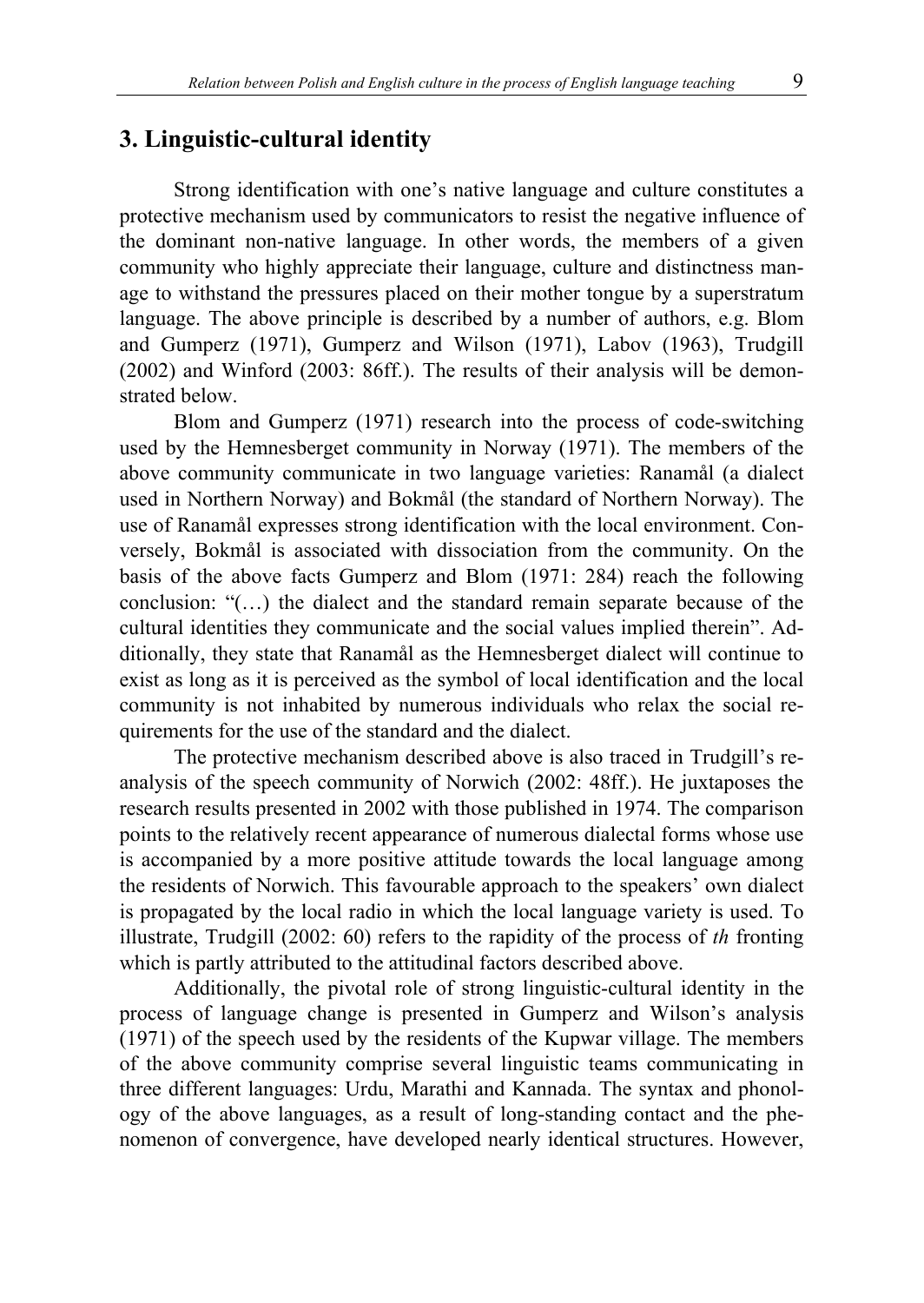the languages continue to mark their distinctness via different lexical forms and grammatical morphs. Gumperz and Wilson (1971: 153) highlight that the occurrence of separate lexical systems (which represent the autonomy of Urdu, Marathi and Kannada) results from the strong need to maintain the distinct linguisticcultural identity of each community. Yet another example of the cultural influence on the preservation of a local language is provided by Winford (2003: 86ff.) who describes the occurrence of this phenomenon in Northwest New Britain (Papua New Guinea).

The significance of the relation between the positive approach to one's mother tongue and linguistic change is also highlighted in Labov (1963), who presents the results of the research into the linguistic community of Martha's Vineyard. He states that the centralisation of the diphthongs */ay*/ and /*aw*/ (which is a process of language change affecting the language of the local community) has a symbolic status. Expressing the strong sense of identification with the local language and culture, it constitutes an appeal for the preservation of local privileges lodged in the face of external pressure. In other words, the language change in question aims at expressing the native status of a Vineyarder.

The examples cited above confirm that strong identification with one's native language and home cultural background constitutes a powerful mechanism applied by communicators to resist the impact of the outside linguistic pressure. In the case of a negative attitude towards one's mother tongue, the native language, deprived of its natural protection, is fully exposed to the influence of any superstratum language and easily succumbs to it. Accordingly, the process of natural language protection should rest on evolving and strengthening a positive stance, among communicators, on their mother tongue. Since language seems to be the most primitive expression of culture, the development of communicators' linguistic identity should lead to developing the feeling of fascination not only with their mother tongue but also with their native cultural environment. From the above it, therefore, follows that culture constitutes one of the basic notions of the field of natural language maintenance.

Significantly, at this point of the analysis one must approach the problem of who should be responsible for the generation of strong linguistic-cultural identity. As stated by Trudgill (2002: 31), it is the task of linguists to struggle for the maintenance of the linguistic diversification of language. Additionally, Trudgill (2002: 111) highlights that "(…) linguists (…) are very well placed to defend linguistic minorities against attacks which are aimed at – and to help with problems and misconceptions that are associated with – the linguistic status of their mother tongue". In this paper the above interpretation of the role of linguists will be pursued. Nevertheless, the notion *linguist* will be narrowed to the teachers of a non-native superstratum language.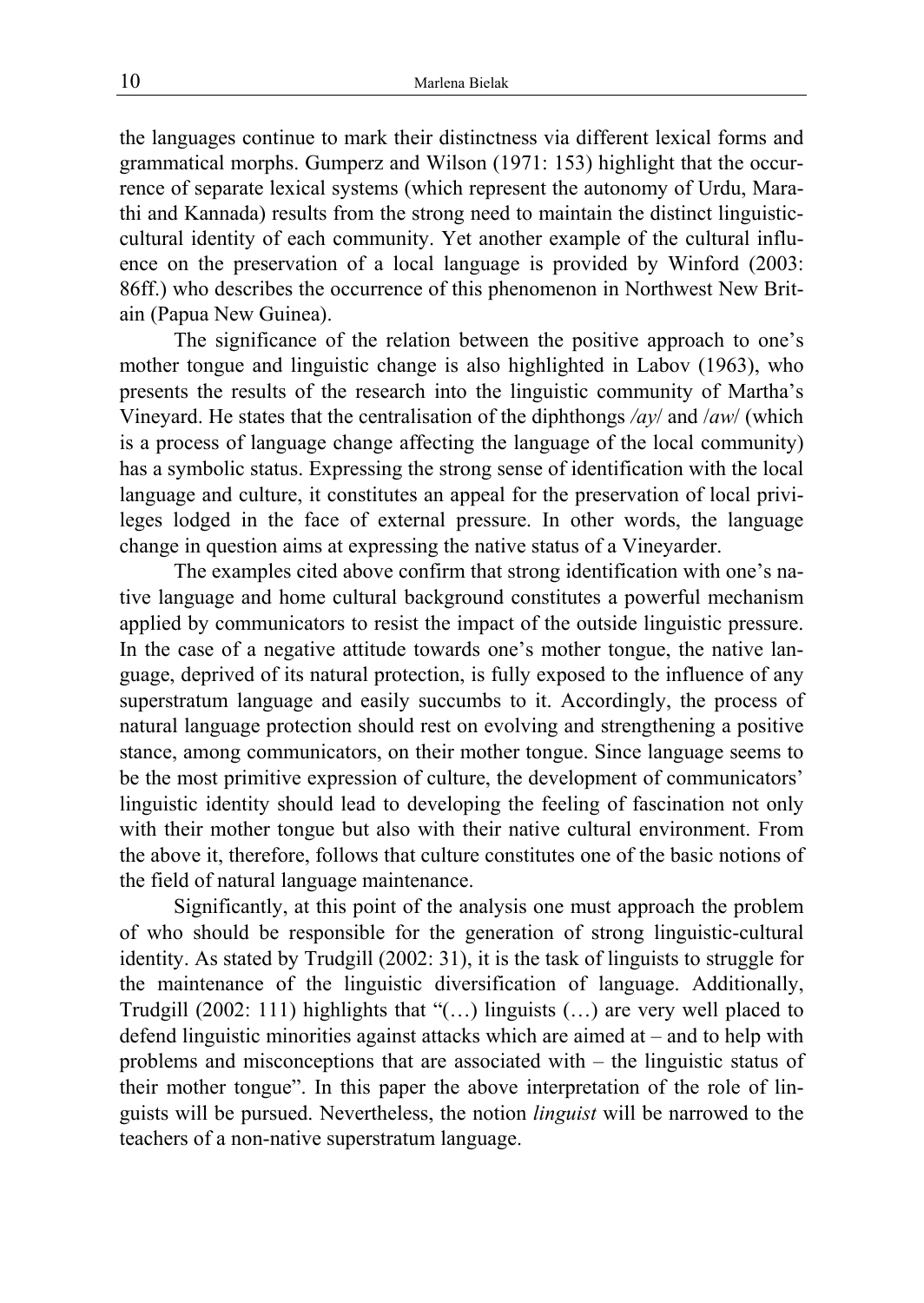In the face of the above data yet another issue should be tackled, i.e. the one of how to generate, strengthen or preserve, in the process of non-native language teaching and learning, a positive attitude towards one's mother tongue and native culture. The theory that fulfils the above condition is the one by Pupel (2004, 2007a, 2007b, 2007c). It is especially his concept of cultural competence widening that will be emphasised in this paper and, accordingly, elucidated below.

# **4. Intercommunication vs. transcommunication and cultural competence widening**

As stated by Puppel (2007b: 87ff), the TRANS-perspective of language contact (based on parity) highlights the pivotal role of cultural-languagecommunicative awareness of native communicators which builds on a positive stance on the native language and the native cultural-language-communicative community. Since the aforementioned awareness must be generated, one should make a choice as to what communicative approach (intercommunication or transcommunication) should be applied to shape it. Puppel (2007b: 89) strongly stresses that intercommunication, pushing the native language to the lower awareness level, concentrates solely on evolving the language-communicative skills of the dominant language. Transcommunication, on the other hand, neither hinders the very process of achieving the most elaborate level of the culturallanguage-communicative competence of the non-native language nor disturbs the improvement of language-communicative skills with reference to this language. Additionally, it aims at improving the language-communicative skills and the cultural-language-communicative competence of the native language. From the above it follows that transcommunication satisfies the requirement for maintaining natural language diversity and, accordingly, will be treated as most suitable for the needs of generating the cultural-language-communicative awareness mentioned above.

Significantly, transcommunication allows reaching broader goals of learning. As stated by Puppel (2007a: 12), it enables one not to study the non-native language in a narrow way, i.e. focusing on its phonology, morphology and syntax and simultaneously pushing the native language to the substratum level. In the TRANS-approach to communication, the non-native language is taught and learned in a wide perspective, where the non-native language teaching and learning process is perceived as a mode of improving communication skills and the non-native language is approached as an additional communicative tool. In accordance with what has been stated above, transcommunication aims at develop-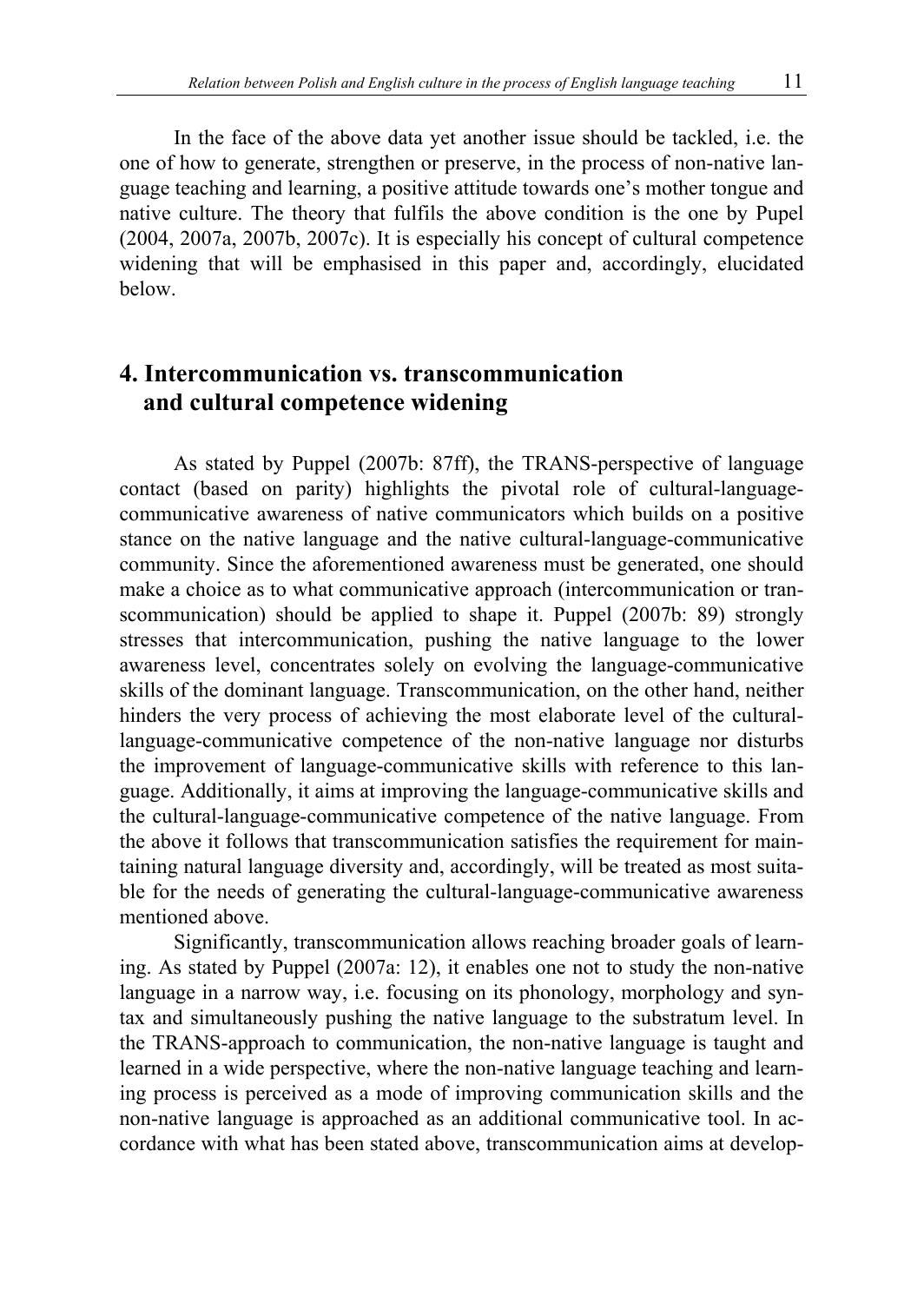ing the bilingual competence which is also perceived in a broader sense. To be more precise, it includes the notion of cultural competence which results from the process of widening, in which the native cultural competence constitutes a firm foundation on which the cultural competence of the non-native language builds on. The cultural competence widening process, performed in the way presented above, expresses the equality of the cultures which participate in a given language contact. All things considered, culture and the appropriately generated relation between various native and non-native cultural aspects constitute a solid basis for transcommunication and the idea of language diversity protection in general.

The section below will present the aforementioned problems with reference to Polish-English language contact. In other words, it will compare the status of the Polish and English language and point to the necessity of introducing the TRANS-approach (based on linguistic-cultural parity) to the English language teaching and learning process in Poland. The TRANS-framework can be applied via cultural competence widening, which is included in the process of developing bilingual competence.

### **5. Polish-English language contact**

The relation between the Polish and English language exemplifies the INTER-perspective of language contact. The evidence that supports the above statement may be provided by the comparison of the robustness of the above languages made by Bielak (2009: 195ff.). This analysis, performed with reference to the factors affecting language vitality (characterised and exemplified by Puppel (2007d: 10ff.)), shows that the robustness of English is very high, whereas Polish represents the lower degree of this value. What is more, it is postulated that the languages in question have already started to compete and Polish has been pushed to the lower awareness position. The above statement may be supported by the results of the research into the awareness of the status of the Polish and English language undertaken by Puppel and Puppel (2005). The research, conducted on a sample of young Polish respondents, analyses the values of usefulness, superiority and maintenance with reference to Polish, English and German in relation to the terms of substratum*-*adstratum*-*superstratum. The results of the above research show that the awareness status of English is higher than the awareness status of the Polish language.

From the above it follows that the Polish language must be strengthened by the application of the large-scale protection programme whose main goal is to raise the awareness of the status of Polish, as opposed to English, among Polish people. It is postulated that Polish teachers of the English language are to take an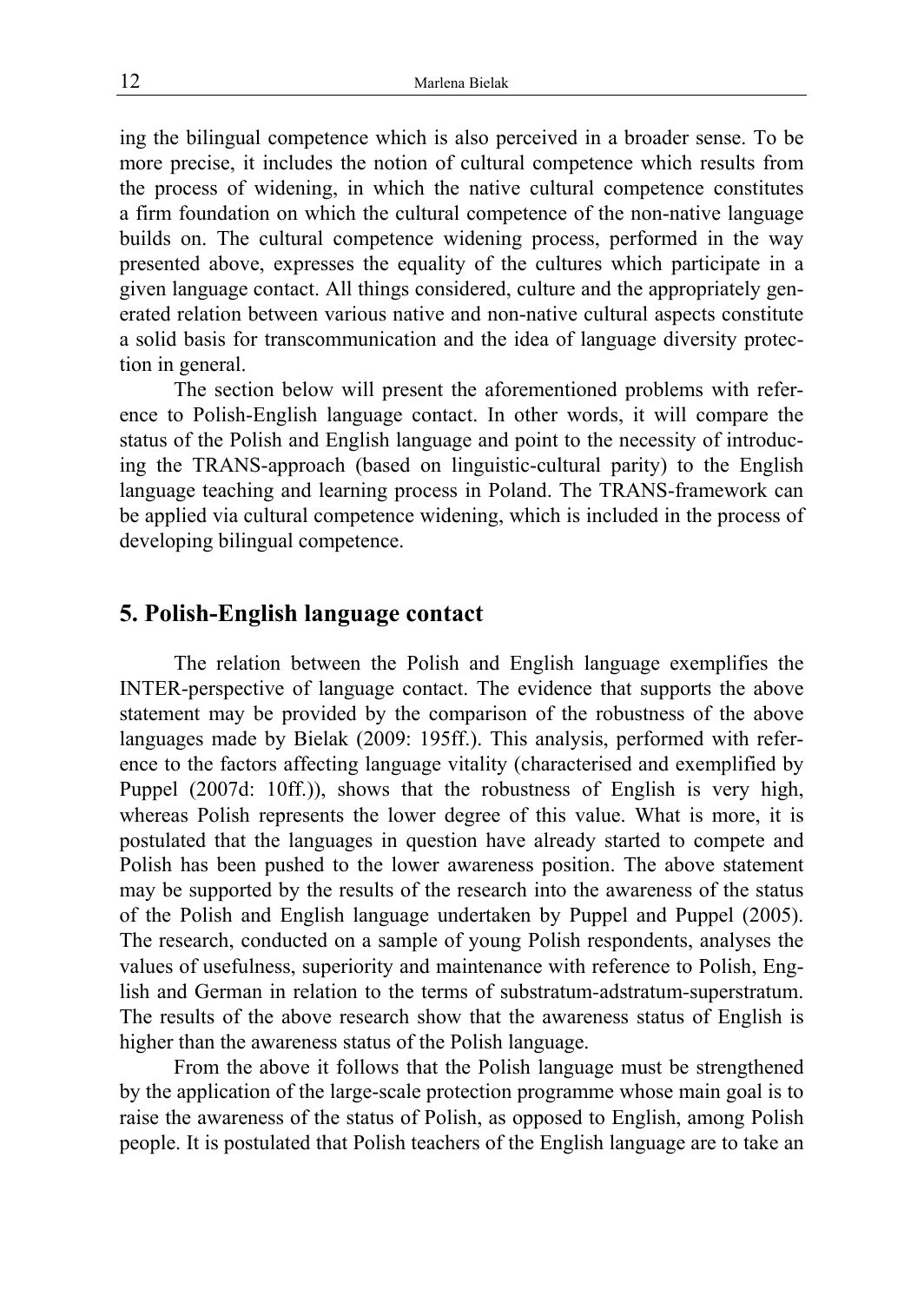active part in the aforementioned project. The process of raising the awareness, among Polish students and teachers of English, is to result from the appropriately generated TRANS-relation between Polish and English culture. The above assumptions will be expanded in the subsequent section.

# **6. Polish and English culture in English language teaching and learning in Poland**

As mentioned above, the awareness status of the Polish language must be raised, which can be achieved by the presentation of the appropriate relationship between Polish and English cultural elements in the process of teaching and learning English in Poland. In other words, the relation between Polish and English culture presented in English language pedagogy should be the direct effect of cultural competence widening. The process of the aforementioned broadening is to be based on Polish cultural aspects which constitute the basis to which English cultural elements are attached. The introduction and practice of English cultural elements should be preceded by the introduction and practice of Polish cultural problems, the equal status of Anglo-Saxon and Polish culture being highlighted. Since communicative style is heavily culturally determined, it is postulated that cultural competence widening should be perceived as part of the development of linguistic-communicative competence. Accordingly, it is this aspect that will be elucidated below.

# **7. Cultural competence widening vs. development of linguistic-communicative competence**

On the basis of the aforementioned facts it is assumed that cultural competence should be widened via the elaboration of linguistic-communicative competence. To be more precise, the English language teaching and learning process in Poland, making an attempt to protect the Polish language, should develop communicative style which strives towards communicative aesthetics/comfort. The above notions, introduced by Puppel (2004: 21ff.), refer to the highest quality of speaking. Consequently, cultural competence widening must be viewed as part of the process aiming at evolving the art of beautiful speaking. While developing the communicative style of the highest level, the culturally determined elements characteristic of the Polish language should be analysed and highlighted. The cultural aspects of the English communicative style, on the other hand, cannot be presented as superior. All things considered, the elements of the communicative style of the Polish and English language should be given equal status.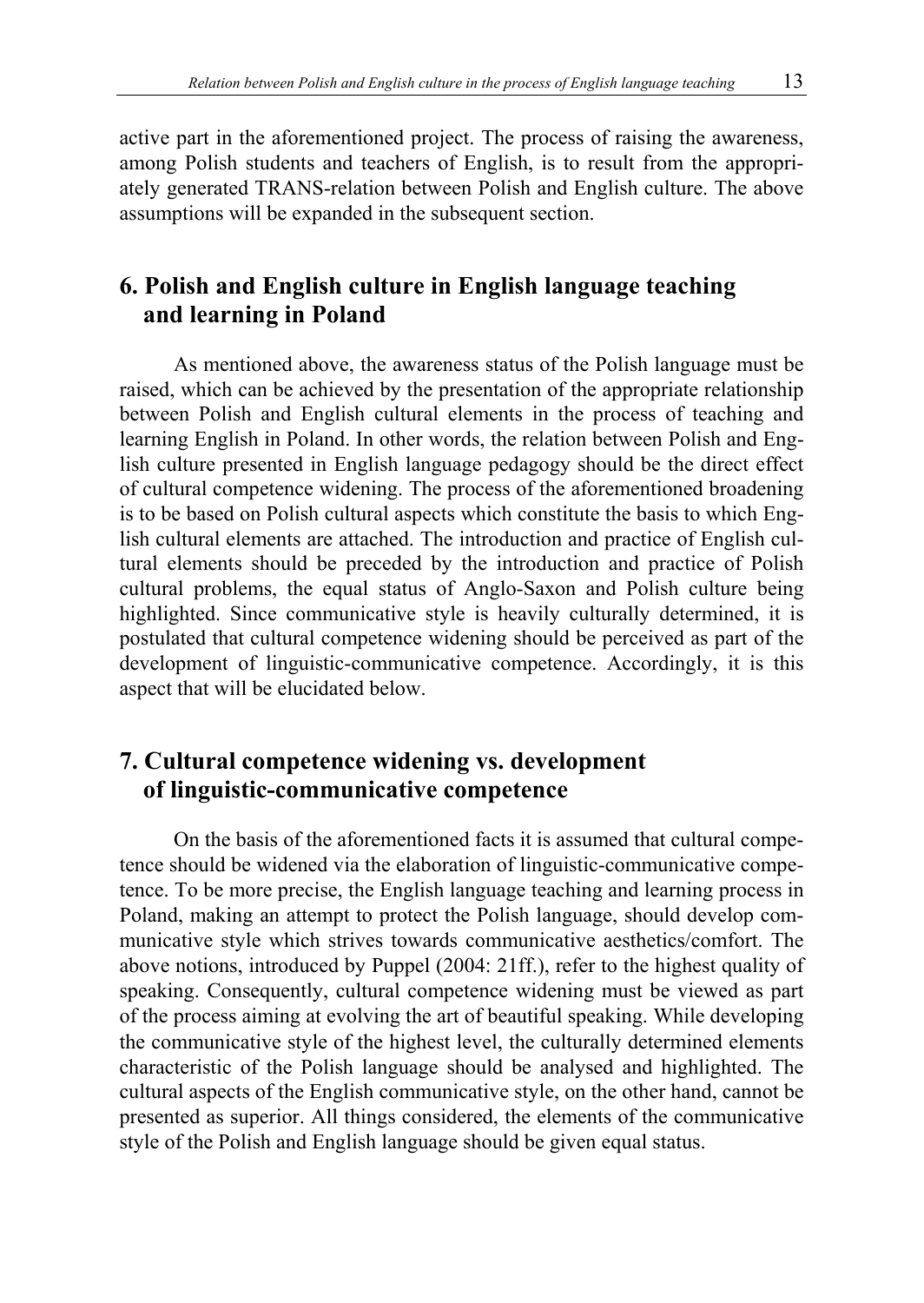It is postulated that the above mode of teaching will result in generating, among Polish communicators, the awareness of the equal position of both Polish and English. At the same time, while working on the development of communicative style, both Polish and English linguistic-communicative competence gets strengthened as certain aspects of style are universal. English in Poland, therefore, should be taught and learned in reference to the comparative analysis of Polish culture vs. English culture.

### **8. Research**

From the above it follows that the Polish language protection programme applied to English language teaching and learning depends on the awareness of the status of Polish as opposed to English, which is, in turn, conditioned by the concept of evolving the communicative style of the highest level. Therefore, this paper presents the results of the pilot research into some aspects of the awareness of the status of Polish, as opposed to English, among the Polish teachers and students of the English language, and the existence of the style striving for communication aesthetics. It is presumed that the aforementioned awareness, represented by the awareness constituents provided in the survey form, will have to be raised. Strictly speaking, the hypothesis formulated for the needs of this research is based on the assumption that the higher the translinguistic awareness, the higher the chances to protect the Polish language.

The research, being a pilot project, is based on a survey which comprises 10 questions. In the case of each enquiry there is applied a numerical scale 1-10, in which 1 represents the lowest value and 10 the highest one. Accordingly, 1, 2, 3 and 4 relate to low values representing low awareness, 5, 6 and 7 characterise the values of the medium category relating to medium awareness, whereas 8, 9 and 10 are classified as the values of the highest level characterising high awareness. The survey questions are addressed to Polish teachers and students of the English language. Each research group (i.e. teachers and students respectively) consists of 90 representatives.

The research enquiries are divided into subtypes. The first four questions focus on the awareness status of Polish with reference to English. The remaining enquiries are concentrated on the development of an elegant style, i.e. the one striving for communication aesthetics. Since the notion of style rests on cultural conditioning, enquiries 5–8 concern the awareness of the need to practise, in the English language teaching and learning process, aspects of Polish and English cultural competence included in communicative style striving for communication comfort. Questions 9–10 relate to the awareness of the style aspects that are universal. The survey form is presented in the annex attached to the paper.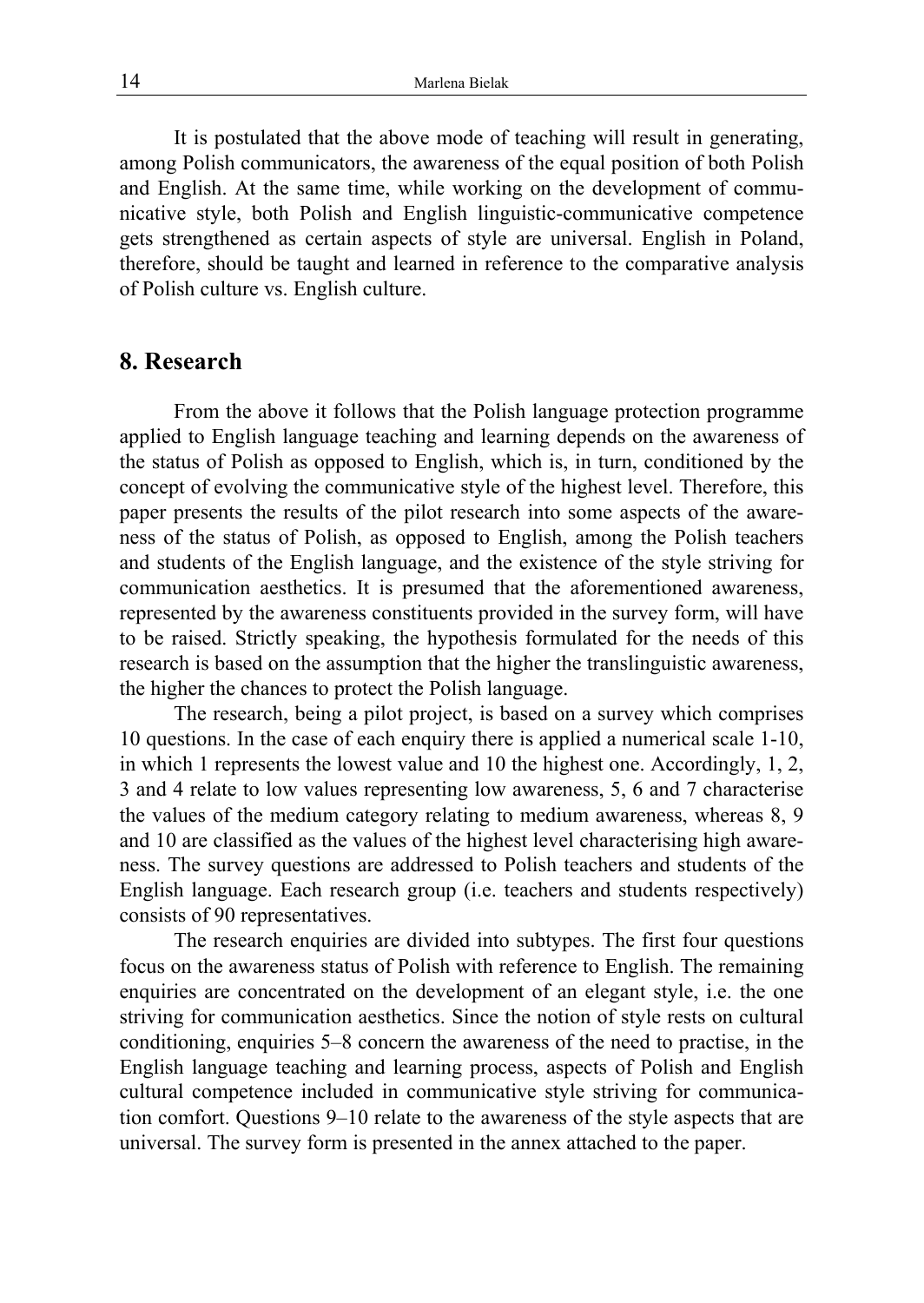The data provided by the research are presented in Table 1. It demonstrates the number and percentage of teachers and students opting for low, medium and high values with reference to each question. The interpretation of the aforementioned information will be demonstrated in the section below.

| Question       |                 | Answers               |         |                          |       |                         |         |
|----------------|-----------------|-----------------------|---------|--------------------------|-------|-------------------------|---------|
|                |                 | Low values<br>$(1-4)$ |         | Medium values<br>$(5-7)$ |       | High values<br>$(8-10)$ |         |
| 1              | Teachers        | 48                    | 53.3%   | 40                       | 44.4% | $\overline{2}$          | 2.2%    |
|                | Students        | 42                    | 46.7%   | 44                       | 48.9% | $\overline{4}$          | 4.4%    |
| $\overline{c}$ | Teachers        | $\theta$              | $0.0\%$ | 22                       | 24.4% | 68                      | 75.6%   |
|                | <b>Students</b> | $\theta$              | $0.0\%$ | 32                       | 35.6% | 58                      | 64.4%   |
| $\mathcal{E}$  | Teachers        | 71                    | 78.9%   | 19                       | 21.1% | $\theta$                | $0.0\%$ |
|                | <b>Students</b> | 66                    | 73.3%   | 24                       | 26.7% | $\mathbf{0}$            | $0.0\%$ |
| $\overline{4}$ | Teachers        | $\theta$              | $0.0\%$ | 9                        | 10.0% | 81                      | 90.0%   |
|                | Students        | $\Omega$              | $0.0\%$ | 14                       | 15.6% | 76                      | 84.4%   |
| 5              | Teachers        | 34                    | 37.8%   | 29                       | 32.2% | 27                      | 30.0%   |
|                | <b>Students</b> | 32                    | 35.6%   | 26                       | 28.9% | 32                      | 35.6%   |
| 6              | Teachers        | 64                    | 71.1%   | 26                       | 28.9% | $\theta$                | $0.0\%$ |
|                | <b>Students</b> | 61                    | 67.8%   | 29                       | 32.2% | $\boldsymbol{0}$        | $0.0\%$ |
| $\overline{7}$ | Teachers        | 54                    | 60.0%   | 24                       | 26.7% | 12                      | 13.3%   |
|                | <b>Students</b> | 45                    | 50.0%   | 24                       | 26.7% | 21                      | 23.3%   |
| $\mathbf{8}$   | Teachers        | 71                    | 78.9%   | 17                       | 18.9% | $\overline{2}$          | 2.2%    |
|                | <b>Students</b> | 64                    | 71.1%   | 21                       | 23.3% | 5                       | 5.6%    |
| 9              | Teachers        | 40                    | 44.4%   | 27                       | 30.0% | 23                      | 25.6%   |
|                | <b>Students</b> | 44                    | 48.9%   | 24                       | 26.7% | 22                      | 24.4%   |
| 10             | Teachers        | 39                    | 43.3%   | 34                       | 37.8% | 17                      | 18.9%   |
|                | <b>Students</b> | 35                    | 38.9%   | 32                       | 35.6% | 23                      | 25.6%   |

**Table 1.** Number and percentage of teachers and students opting for low, medium and high values with reference to each question

# **9. Results of the research**

The aim of this unit is to portray the results of the research into the awareness of the status of Polish, as opposed to English, among the Polish teachers and students of the English language, and the existence of the style striving for communication aesthetics. The presentation of the results will provide the evaluation of the awareness in question with reference to the types of awareness parameters mentioned above. The section will also present the categorization of the above awareness in terms of each parameter.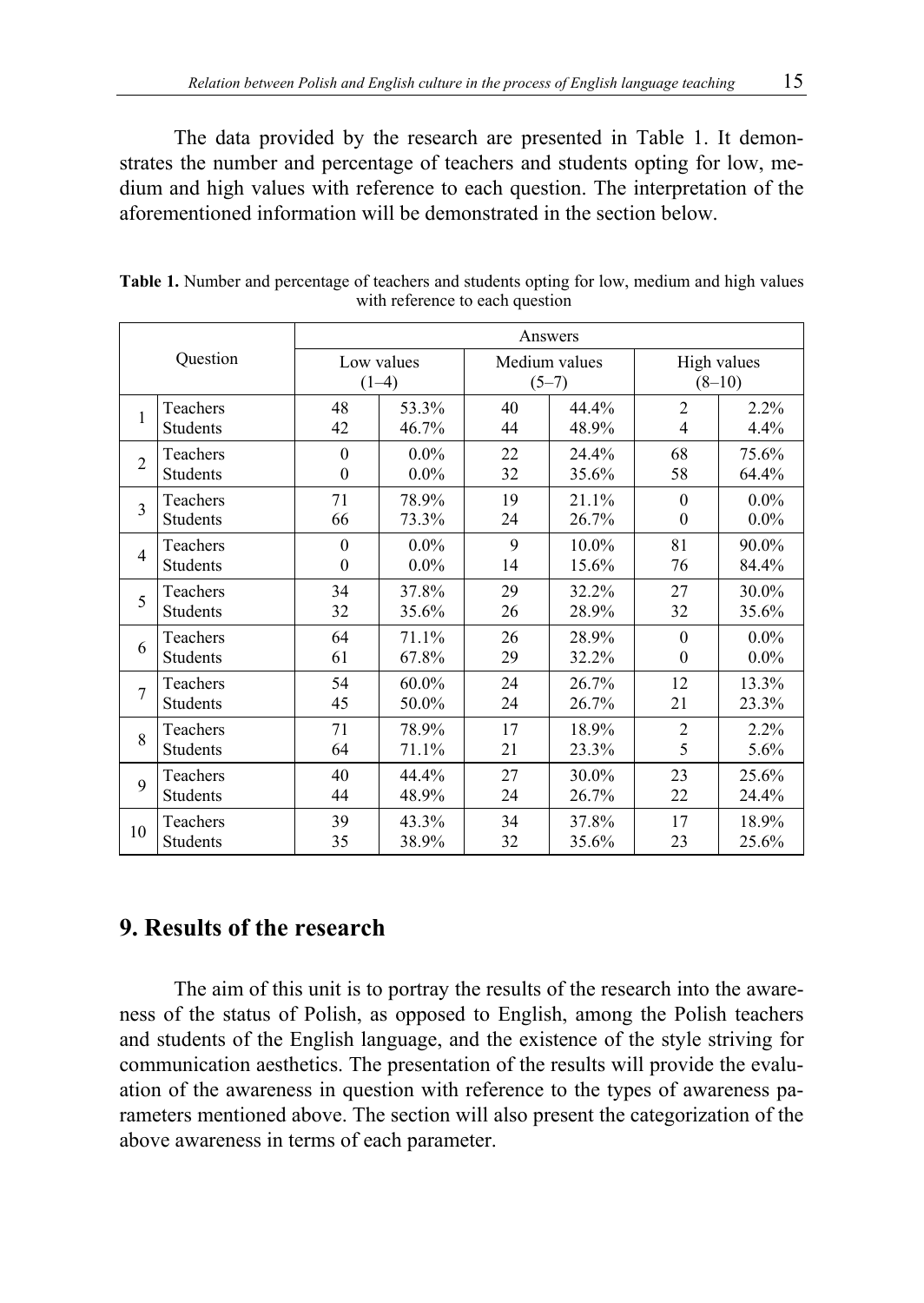The results of the research into the awareness aspects referring to the awareness status of the Polish language, among the Polish students and teachers of the English language, seem to be alarming. In relation to the influence of the Polish language-communication community using the Polish language as the native one on the development of world historic events (Question no. 1), the awareness is interpreted in terms of the non-high values (which represent the low and medium awareness level, where the borderline between the strata is blurred) as opposed to the high ones. In other words, it is the awareness of the strong non-high type (there occurs the strong dominance of the non-high values) supplemented with uniform complementation in the form of high awareness residual elements. With reference to the role of the Polish language in global scientific-technological-economic development (Question no. 3), the awareness of the respondents typifies the strong low awareness type (low values strongly dominate) enriched by the addition of uniform complementation which comprises the medium awareness constituents. Since the awareness, in terms of the above parameters, is either non-high or low, it must be raised.

The analysis of the awareness aspects concerning the awareness status of the English language, among the Polish teachers and students of the English language, confirms the dominant position of English. As for the influence of the native English language-communication community on the development of world historic events (Question no. 2), the awareness of the respondents exemplifies the category of the strong high type (high values strongly dominate) coupled with uniform complementation in the form of the medium awareness patch. In connection with the role of the English language in global scientifictechnological-economic development (Question no. 4), the awareness represents the strong high category (high values strongly dominate) supplemented with uniform complementation in the form of the medium awareness samples. Since the awareness status of Polish is lower than English, the above results confirm that the English-Polish relation represents the INTER-perspective of language contact.

The research into the awareness of the need to practice, in the English language teaching and learning process, Polish cultural competence elements included in aesthetic communicative style shows that the awareness in question is low. As for the concept of practising the use of the conversational turns characteristic of Polish culture in the English language teaching and learning process (Question no. 6), the awareness of the respondents represents the strong low awareness category (low values strongly dominate) with uniform complementation which comprises the parcels of middle awareness. With reference to the idea of practising the use of the non-verbal communication typical of Polish culture in the English language teaching and learning process (Question no. 8), the awareness of the research participants constitutes the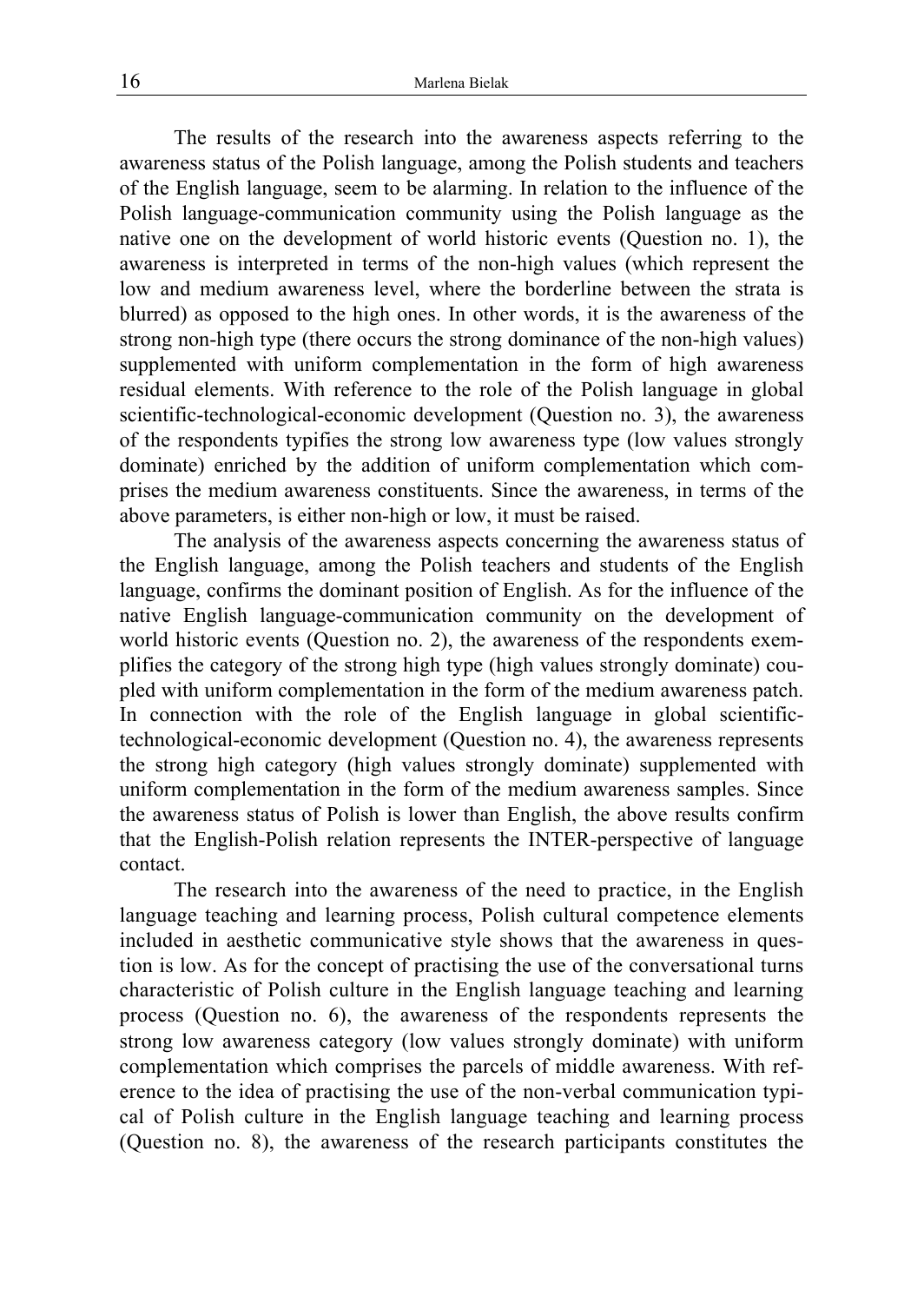strong low awareness category (low values strongly dominate) enriched by non-uniform complementation which comprises the middle awareness elements and the high awareness residual elements (the complementation elements of the middle awareness dominate over the complementation residual elements of the high awareness). Since the awareness in terms of the above parameters is low, it should be raised.

The data concerning the need to practice English cultural competence elements (existing in aesthetic communicative style) in English language teaching and learning enable one to draw a number of conclusions. In terms of the idea of practising the use of the conversational turns characteristic of Anglo-Saxon culture in the English language teaching and learning process (Question no. 5), the dominant layer of awareness is not distinguished. This awareness variety represents non-uniform awareness fluctuating between the low, medium and high awareness levels with no detectable boundaries between the aforementioned strata. With reference to the idea of practising the use of the non-verbal communication typical of Anglo-Saxon culture in the English language teaching and learning process (Question no. 7), the awareness of the research participants is of the weak low type with non-uniform complementation which consists of medium and high awareness components (where none of the complementation categories strongly dominates). In view of these facts, it is postulated that the awareness in question should be raised to the level of mainly high values. Significantly, English cultural competence elements should be practised via the prior detailed discussion of Polish cultural elements.

The results of the research into the awareness of certain universal aspects of communicative style show that Polish teachers and students of the English language exhibit different degrees of linguistic-communicative awareness in terms of the analysed parameters. The awareness, with regard to the idea of preparing different types of oral presentations (advisory, judicial and epideictic speeches) in the English language teaching and learning process (Question no. 9), is classified as a non-uniform type in which the awareness fluctuates between the low, medium and high value levels. The clear borderlines between the awareness strata are blurred. In relation to applying, in the English language teaching and learning process, the idea that one's presentation is to teach/inform, touch/move and delight (Question no. 10), the awareness of the respondents is of the strong non-high type, with a blurred borderline between the low and medium value categories (the low and medium values form the strongly dominating group of non-high values), and with uniform complementation which consists of the elements of high awareness. Consequently, since communicators represent various degrees of linguistic-communicative awareness, one should aim at raising their awareness to the level which is as high as possible.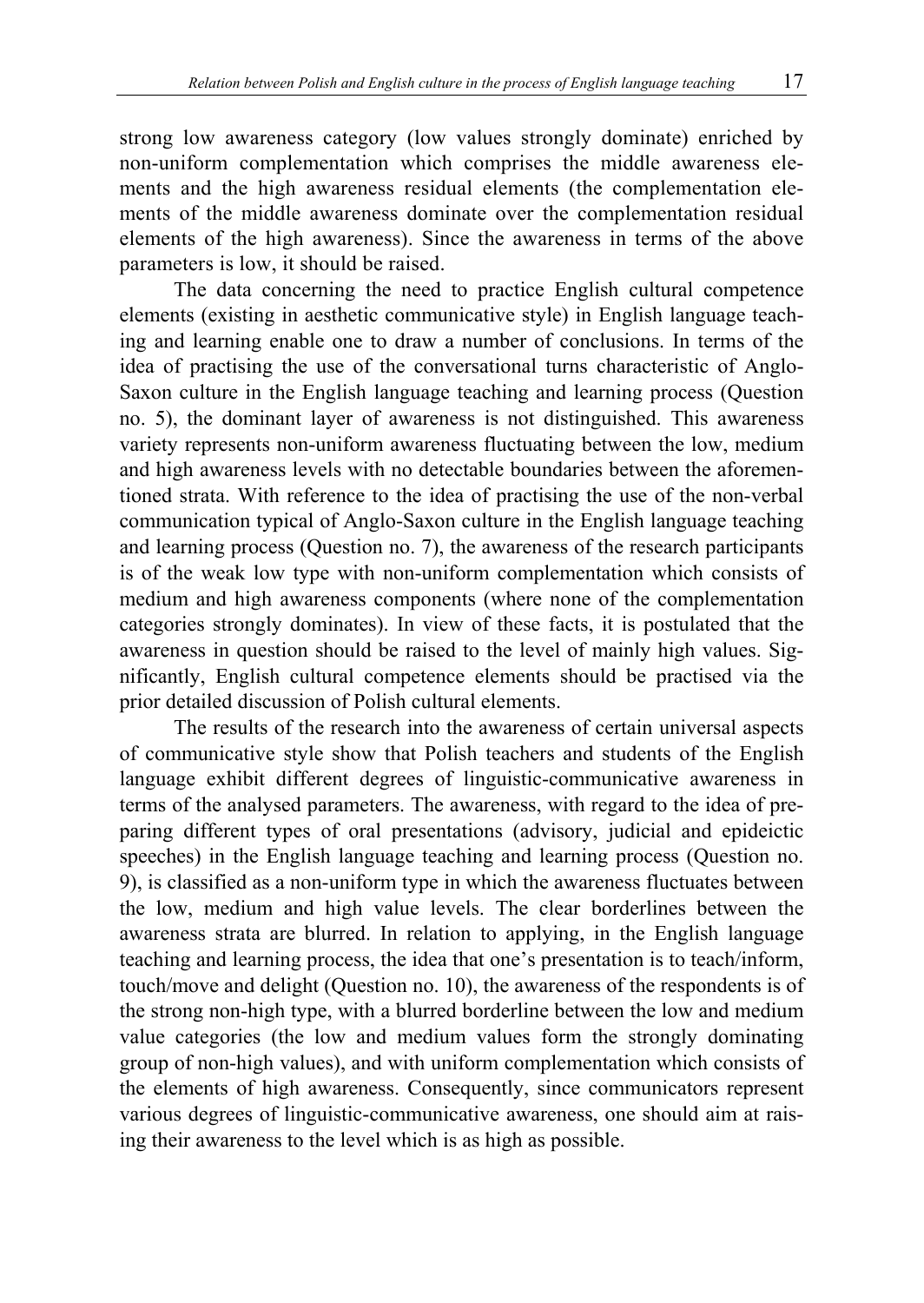The results of the research, in reference to the parameters included in the survey, show that the English language has high awareness status, whereas the status of the Polish language is weaker. On the basis of the above, it is concluded that the relation between Polish and English is of the INTER-type. In order to counteract the negative effects of the INTER-perspective of the Polish-English language contact, it is necessary to concentrate on the TRANS-approach, in which both languages have the equal awareness status. Accordingly, it is necessary to raise the awareness of the status of the Polish language as opposed to English. Since the awareness of the status of Polish is to be raised via the cultural competence widening process, it is necessary to raise the awareness of the need to practise Polish and English cultural competence elements (the equal status of Polish and English culture being emphasised). As cultural competence widening is determined by the concept of developing the style of aesthetic communication, the awareness of the existence of the style in question should be raised to the level of mainly high values. All in all, the English language teaching and learning process in Poland should aim at raising the awareness of the status of Polish, as opposed to English, and the existence of the style striving for communication aesthetics, which will increase the chances to protect the Polish language.

#### **10. Conclusion**

The paper has presented the relation between Polish and English culture in the TRANS-perspective that should be applied to English language teaching and learning in order to protect the Polish language which has been under the negative influence of English. The aforementioned Polish-English relation is to result from the process of cultural competence widening, in which Polish cultural competence is regarded as the foundation to which English cultural competence aspects are attached. As cultural elements are included in communicative style, Polish teachers of English should concentrate on the development of the art of beautiful speaking. They are to introduce and practise the stylistic elements determined by English culture via a prior detailed discussion of the Polish cultural constituents of style, strong emphasis being put on the presentation of Polish culture and the English one as the cultures of equal status. All in all, cultural competence widening should be used in the English language teaching and learning process in Poland to generate, among Polish communicators, the awareness of the equal position of both Polish and English.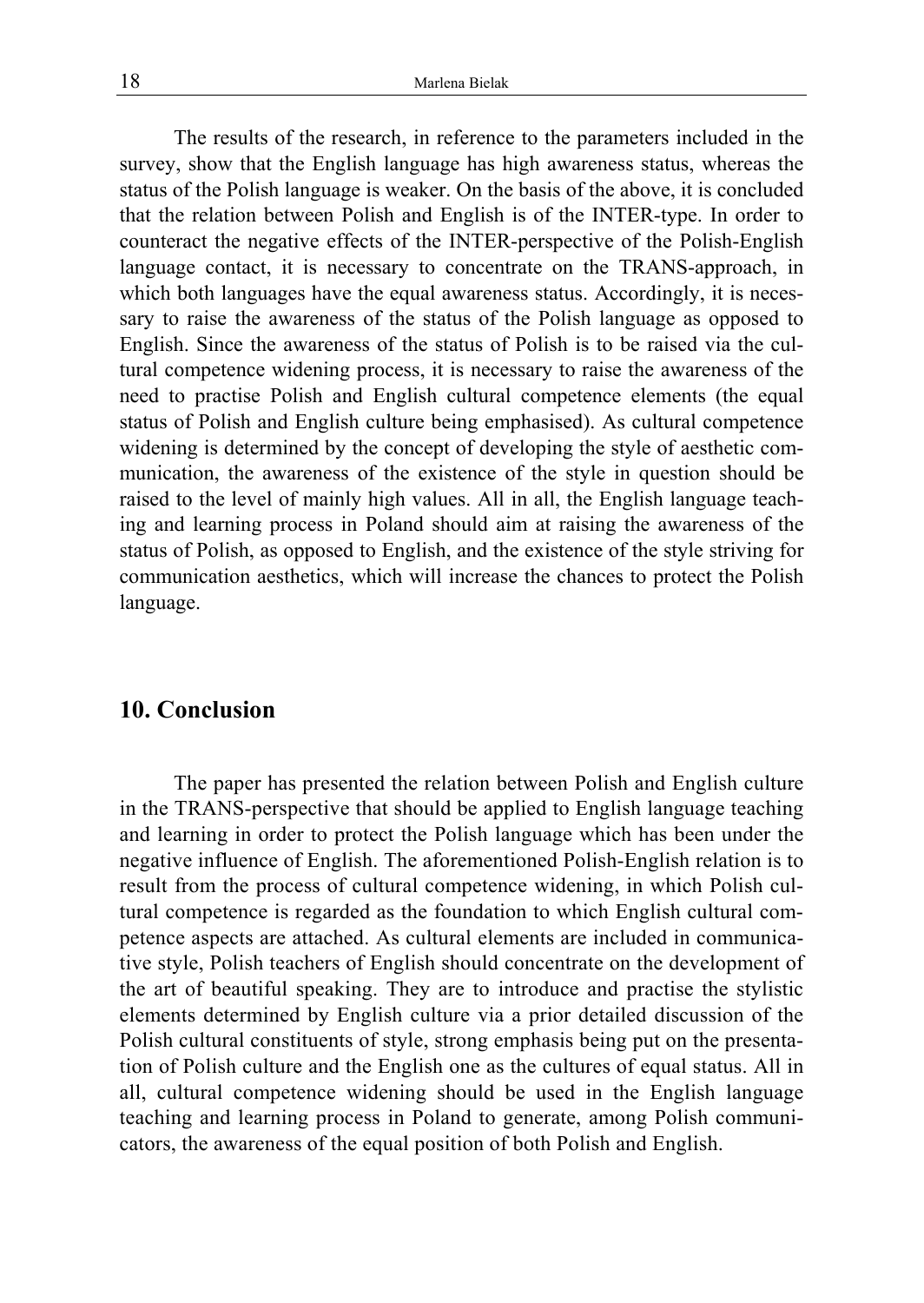#### **References**

- Bielak, M. 2009. "Formation of the transcommunicator as the goal of non-native language teaching". In: Lankiewicz, H. (ed.). *On language and culture – interdisciplinary studies*. Piła: Państwowa Wyższa Szkoła Zawodowa im. Stanisława Staszica w Pile.
- Blom, J.P. and J.J. Gumperz. 1971. "Social meaning in linguistic structures: code-switching in Norway". In: Dil, A.S. (ed.). *Language in social groups*. *Essays by John J*. *Gumperz*. Stanford: Stanford University Press. 97–113.
- Gumperz, J.J. and R. Wilson. 1971. "Convergence and creolization: a case from Indo-Aryan/Dravidian border in India". In: Dil, A.S. (ed.), *Language in social groups*. *Essays by John J*. *Gumperz*. Stanford: Stanford University Press. 151–167.
- Labov, W. 1963. "The social motivation of a sound change". *Word* 19. 273–309.
- Puppel, S. 2004. "An outline of domain-resource-agent-access-managment (DRAAM) model of human communication: towards an ecology of human communication". *Oikeios Logos* 1, 1–26.
- Puppel, S. 2007a. *Ochrona języków naturalnych*. *Podstawowe dokumenty dotyczące ochrony języków naturalnych jako języków narodowych i etnicznych oraz prawa do ich używania*, *wraz z bibliografią dotyczącą wkładu językoznawstwa do dyskusji nad problemem ochrony języków naturalnych*, *ich utrzymywania i planowania językowego*. Poznań: KEKO UAM.
- Puppel, S. 2007b. "Interlingwalizm czy translingwalizm? Interkomunikacja czy transkomunikacja? Uwagi w kontekście współistnienia języków naturalnych w ramach globalnej wspólnoty kulturowo-językowo-komunikacyjnej". In: Puppel, S. (red.). *Społeczeństwo-kultura-język*. *W stronę interakcyjnej architektury komunikacji*. *Tom I*. Poznań: KEKO UAM. 79–94.
- Puppel, S. 2007c. "Tężyzna języków naturalnych". In: Chałacińska-Wiertelak, H. and K. Kropaczewski. (eds.). *Dyskurs wielokulturowy*. *Prace humanistycznego centrum badań*. Łódź: Drukarnia i Wydawnictwo PIKTOR. 7–15.
- Puppel, S. and J. Puppel. 2005. "Zagadnienie percepcji języka naturalnego w triadzie: język ojczysty-język globalny-język sąsiedni na przykładzie triady: język polski-język angielski-język niemiecki w ujęciu ekolingwistycznym: próba typologii". In: Puppel, S. (ed.). *Scripta Neophilologica Posnaniensia. Tom VII*. Poznań: KEKO UAM. 55-95.
- Trudgill, P. 2002. *Sociolinguistic variation and change*. Edinburgh: Edinburgh University Press.
- Winford, D. 2003. *An introduction to contact linguistics*. Oxford: Blackwell Publishing.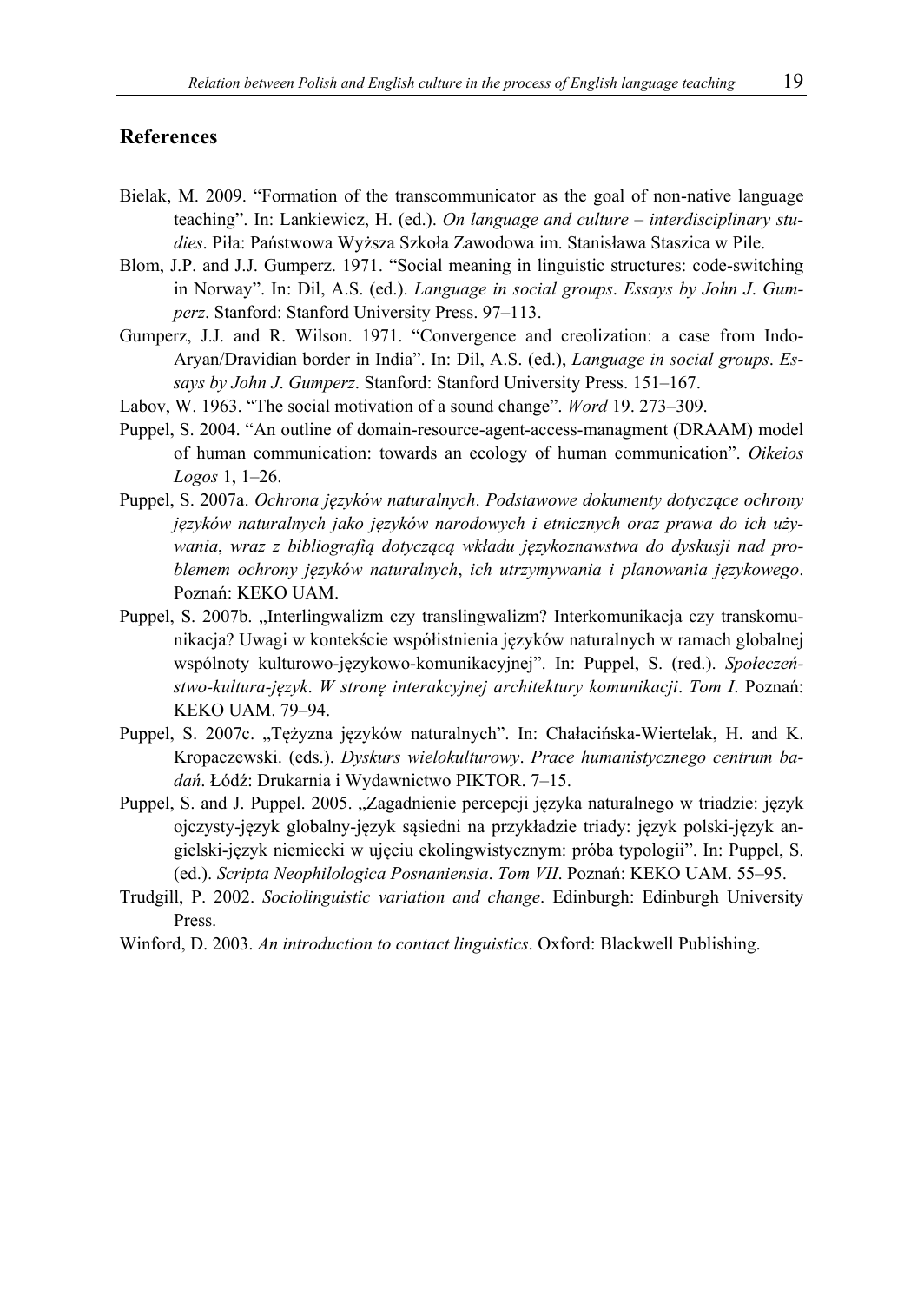### **Annex: Survey**

This survey is addressed to teachers/students of English who are of Polish nationality and use English as their non-native language. Its goal is to evaluate the awareness of the status of Polish, as opposed to English, and the awareness of the style striving for communicative aesthetics.

In the questions below there is a numerical scale, in which 1 represents the lowest value and 10 the highest one. Please provide your answers by circling the number you have chosen.

1. Assess the influence of the Polish language-communication community, using the Polish language as the native one, on the development of world historic events.

1 2 3 4 5 6 7 8 9 10

2. Assess the influence of the native English language-communication community on the development of world historic events.

1 2 3 4 5 6 7 8 9 10

3. Assess the role of the Polish language in global scientific-technological-economic development.

1 2 3 4 5 6 7 8 9 10

4. Assess the role of the English language in global scientific-technological-economic development.

1 2 3 4 5 6 7 8 9 10

5. While teaching/learning the English language, I discuss and practise the use of the conversational turns characteristic of Anglo-Saxon culture (i.e. when to start or stop speaking, interrupt the interlocutor and allow the others to speak or not).

1 2 3 4 5 6 7 8 9 10

6. While teaching/learning the English language, I discuss and practise the use of the conversational turns characteristic of Polish culture (i.e. when to start or stop speaking, interrupt the interlocutor and allow the others to speak or not).

1 2 3 4 5 6 7 8 9 10

7. While teaching/learning the English language, I discuss and practise the use of the nonverbal communication typical of Anglo-Saxon culture (i.e. face expressions, posture, distance between the communicators, gestures, eye contact).

1 2 3 4 5 6 7 8 9 10